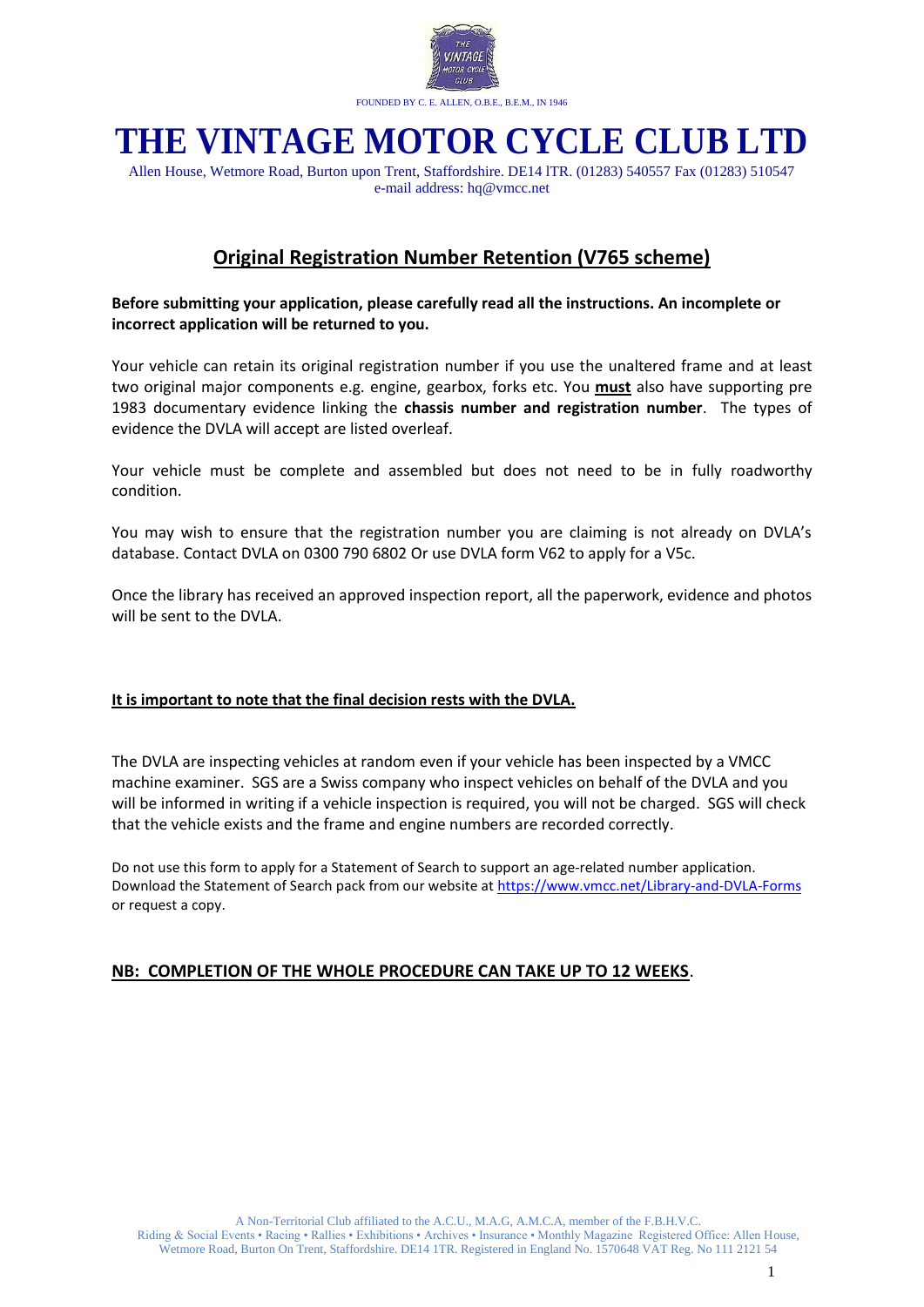### **INSTRUCTIONS**

Your Application should include the following:

- **Form VMCC A1**: Please complete page 1 only. Sign and date application.
- **Form V765:** Please complete all information except section 5 Club use.
- **V112**
- **V55/5 form:** Please write clearly in black ink using capital letters. ON PAGE ONE: Complete sections 1, 2, 6, 7, 8, 9, 10, 18, 27, 31, 32, 33, 34 (46 and 47 if known). ON PAGE TWO: Complete section 63, 64 (optional), 65. Sign and date the declaration on the bottom of page two.

**Box 2:** If your vehicle is over forty years old, Historic vehicle. If younger, Motorcycle. **Box 8:** Motorcycle. **Box 9:** 2 wheel. **Boxes 32** and **33** Please enter the numbers that are on your machine in full. **Box 65** Write - Exempt by age If your vehicle is over forty years old.

- Two good, clear side view photographs (not returnable) of the machine one showing offside and one showing nearside. Where a sidecar is fitted, the photograph should show as much of the motorcycle as possible.
- Photographs of the engine number and frame number.
- Photographs of the speedometer and carburettor.
- **Fees:** see page 3.
- **Supporting evidence**: which can be any one of the following:
	- o The original old style log-book (buff or green RF60 or VE60).
	- o Local authority archive or library records showing the **registration number** and the **chassis number** authorised by the archivist, clearly defining where the material was taken from.
	- $\circ$  Other pre 1983 documentary evidence linking the chassis number and registration number.

We can authenticate your evidence and return it to you by registered post.

### **What will happen next:**

Once all our checks have been carried out, we will send your application to the DVLA. They will inform you in writing if your application has been successful or not.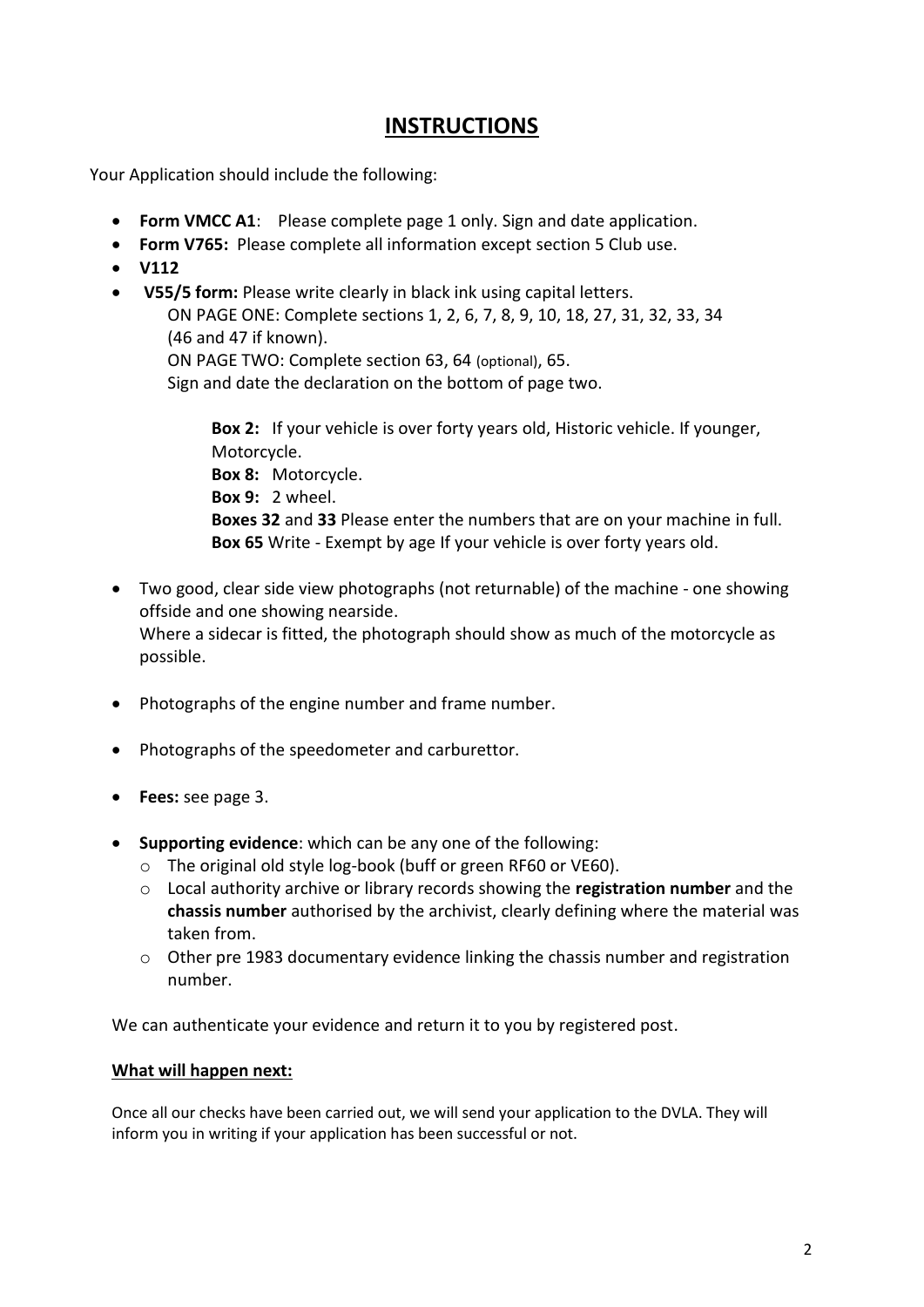# **Payment for Original Registration Retention Application**

Amount (Please tick the relevant box(s))

| Member's first application of the Calendar year       | £70  |  |
|-------------------------------------------------------|------|--|
| Member's subsequent applications                      | £80  |  |
| <b>Non-Members</b>                                    | £150 |  |
| <b>Non-Members Application inc. 1 Year Membership</b> | £112 |  |

Payment can be made by credit or debit card, PayPal (please contact us for a PayPal invoice), postal order or cheque (made payable to VMCC LTD).

### **CREDIT/DEBIT CARD DETAILS**

| Start date: /                                       |
|-----------------------------------------------------|
| Sec. No. (3 digit no. on the back of card):         |
| Issue no (if Maestro card):                         |
|                                                     |
| Cardholder Address if different to that on A1 form: |

…………………………………………………………… …………………………………………………………….. ……………………………………………………………..

**We do not retain card numbers after the single charge has been made.**